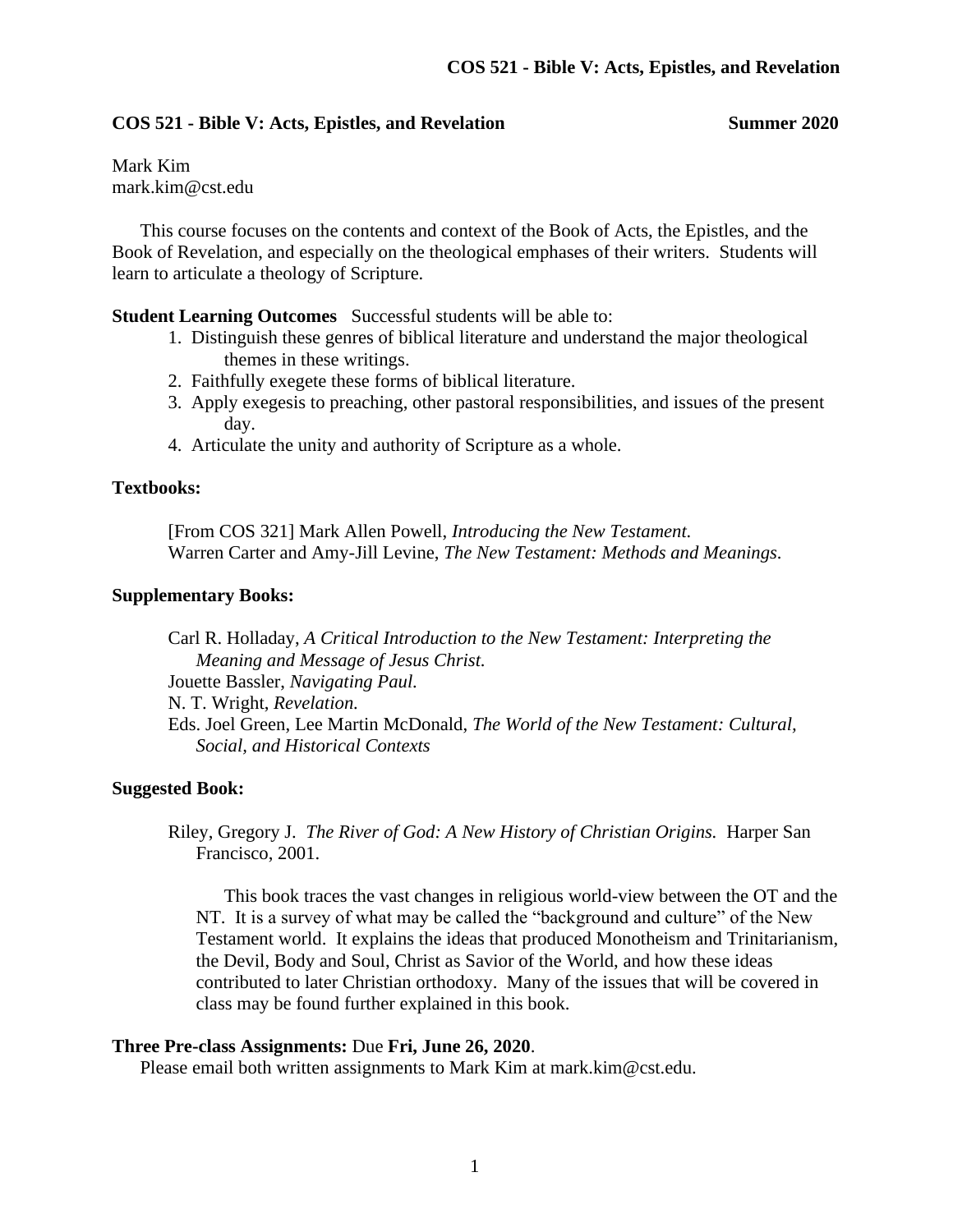Assignment One: Reading Acts and the Epistles

Please read Acts through Revelation in the New Testament in one of the following translations: New Revised Standard Version (NRSV), English Standard Version (ESV), New American Standard Updated (NASU).

# Assignment Two: The Reasons for the Epistles.

Please describe what our introductory textbooks [Powell, Carter & Levine] or our supplementary textbook [Holladay] has to say about the reasons that Romans, 1 Corinthians, Hebrews, and Revelation, were written, in approximately four double-spaced pages. You may write more if you wish [and include more epistles], but four pages are sufficient. Please cite NT passages to illustrate your points. For example, John the Seer tells us in Rev 1:1 that the matters described were given "to show his servants what must soon take place." There are other reasons for writing, and Powell, Holladay, and Carter & Levine will help you discover them.

# Assignment Three: The Authors.

Please write an account in four pages of what two of our introductory textbooks [same group of texts as above] tell us about Paul and the authors of Revelation, Hebrews, and 1 John. Again, you may write more if you wish [and you may include more authors of more epistles], but four double-spaced pages are sufficient. Who were they? When and where did they write?

### **The Course**

The course will engage the main issues found in Acts, the Epistles, and the book of Revelation.

The course will consist of five sessions of approximately three hours and forty five minutes each. The student should expect to invest a further one to two hours each day outside of class in preparation for class and written exegesis of a central issue in three of our four major texts.

# **Exegesis Papers:**

- "Exegesis" is a transliterated Greek word that means "explanation." One exegetes, that is explains, the meaning of a Biblical text in its historical context, using all the tools available to the scholar: language, history, archeology, ancient literature, and especially other Biblical texts. These help us to understand what the author meant and intended, including helping to evaluate the author's assumptions and biases. This is the historicalcritical method used by all competent scholars.
- Learning to do exegesis is one of the main purposes of this course. Do not worry if you are new to exegesis. We will work on it together in class.
- Exegesis Papers: Each student will hand in three short papers that exegete the Bible passages indicated. These should be written so that they may serve, it is hoped, as the basis for sermons and/or Bible studies. The three papers may be chosen from the list below of four topics [Extra credit will be given if a student does all four]. The papers are to